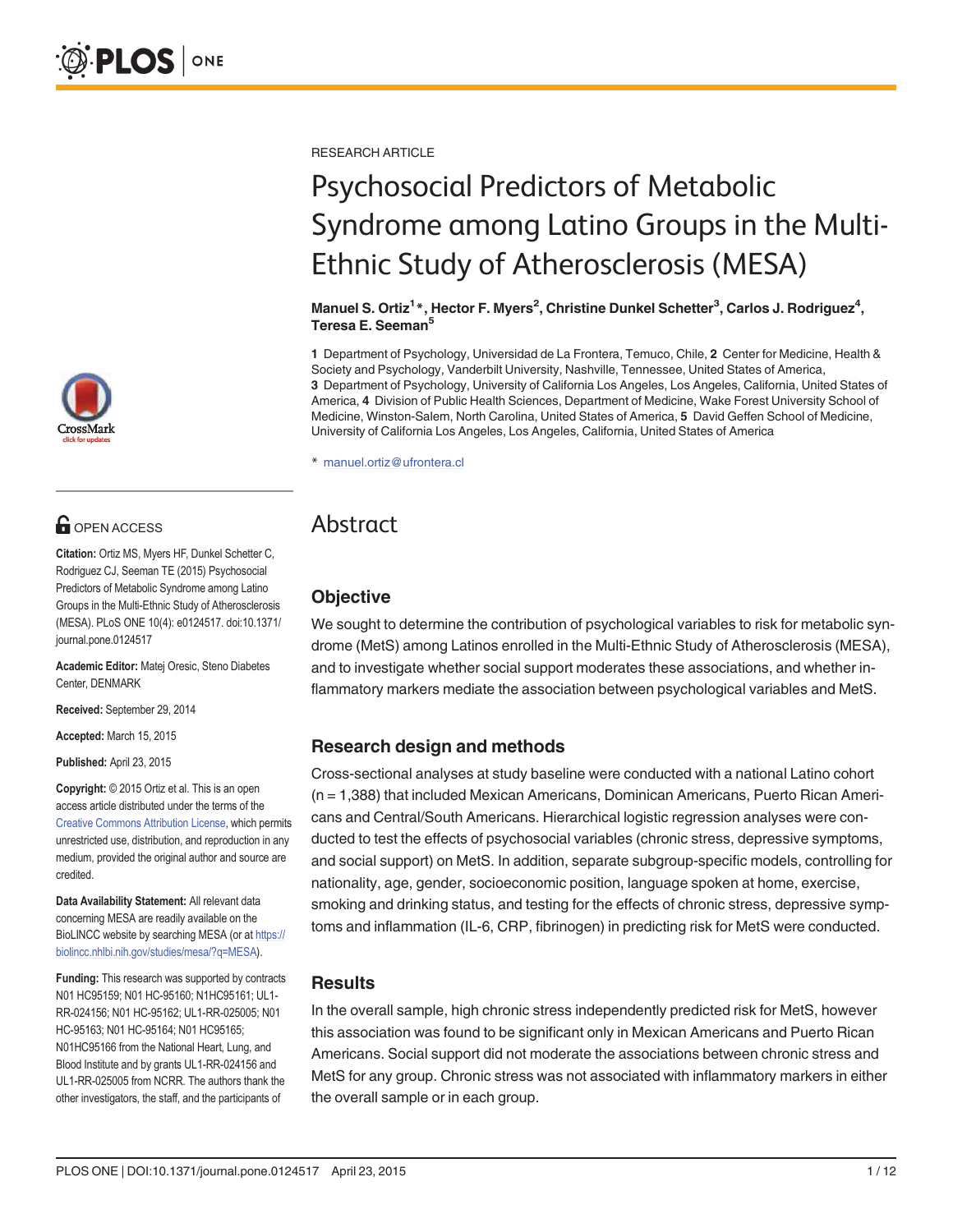<span id="page-1-0"></span>

the MESA study for their valuable contributions. A full list of participating MESA investigators and institutions can be found at [http://www.mesa-nhlbi.](http://www.mesa-nhlbi.org) [org](http://www.mesa-nhlbi.org). The funders had no role in study design, data collection and analysis, decision to publish, or preparation of the manuscript.

Competing Interests: The authors have declared that no competing interests exist.

#### **Conclusions**

Our results suggest a differential contribution of chronic stress to the prevalence of MetS by national groups.

## Introduction

Metabolic syndrome (MetS) represents the cluster of metabolic abnormalities associated with an increased risk of diabetes mellitus and cardiovascular disease. The Hispanic/Latino population living in the United States has the highest prevalence rate of MetS compared to other ethnics groups [\[1\]](#page-9-0). They also carry a disproportionate burden of related risk factors (e.g. overweight & obesity) and disease sequelae (i.e. diabetes & hypertension) [[2,3](#page-9-0)].

The U.S. Latino population includes diverse groups, such as Dominican Americans, Puerto Rican Americans, Mexican Americans, Cuban Americans, as well as Central and South Americans. Although they are commonly thought of as a single monolithic ethnic group, there are substantial sociocultural differences between the groups, including differences in health risks that are likely the result of the known cultural, genetic and socioeconomic heterogeneity of this population [\[4](#page-9-0)]. Furthermore, genetic admixture studies have established that Mexican-origin Hispanics are predominantly of European and Native American ancestry, that Caribbean-Hispanics (Dominicans, Cubans and Puerto Ricans) are mainly of European and African ancestry, and that most of the South and Central American-Hispanics share European, Native American and African ancestry, but in different proportions [[5,6\]](#page-9-0). Therefore, studies that include Latino groups should not only compare them with other ethnic groups, but also identify within-group differences in health-relevant variables.

A previous study by Allison et al. [[4\]](#page-9-0) with the Latino sample enrolled in the Multi-Ethnic Study of Atherosclerosis (MESA) identified differences in cardiovascular disease risks, and different mean values on several indicators of subclinical cardiovascular disease in the four U.S. Hispanic subgroups. Specifically, Mexican Americans had the highest prevalence of MetS and triglycerides concentrations compared to Dominican Americans, Puerto-Rican Americans and other Central/South Americans. However, no differences in fasting glucose, systolic blood pressure, low LDL cholesterol, and inflammatory markers such as C-reactive protein and fibrinogen were noted.

Our study expands on the Allison et al. study  $[4]$  $[4]$  $[4]$  by testing the contribution of psychological factors on risk for MetS in these four groups. To our knowledge, no population-based study has examined the association between the burden of stress, depressive symptoms, and psychosocial resources in predicting the onset of metabolic syndrome among the U.S. Latino subgroups, nor have they investigated any between-group differences in the pattern of relationships among these variables. Previous studies have identified the links between psychosocial variables and MetS but mainly in Caucasian populations  $[7-11]$  $[7-11]$  $[7-11]$ . According to the extant literature, the odds of developing MetS increases 13% for those who experience negative life events [[12](#page-10-0)], and employees with chronic stress at work are twice as likely to develop MetS than those without chronic work stress [\[13\]](#page-10-0). Similarly, many studies have found that depressive disorder is related to incident and/or recurrent cardiovascular disease in both patients with cardiovascular disease and in the general population [\[14\]](#page-10-0). In addition, both cross-sectional [\[15\]](#page-10-0) and longitudinal associations [\[16\]](#page-10-0) between depressive symptoms and MetS have been reported. On the other hand, psychosocial resources, such as the availability of family social support, have been linked to more positive mental and physical health [\[17,18\]](#page-10-0). Loneliness (as an indirect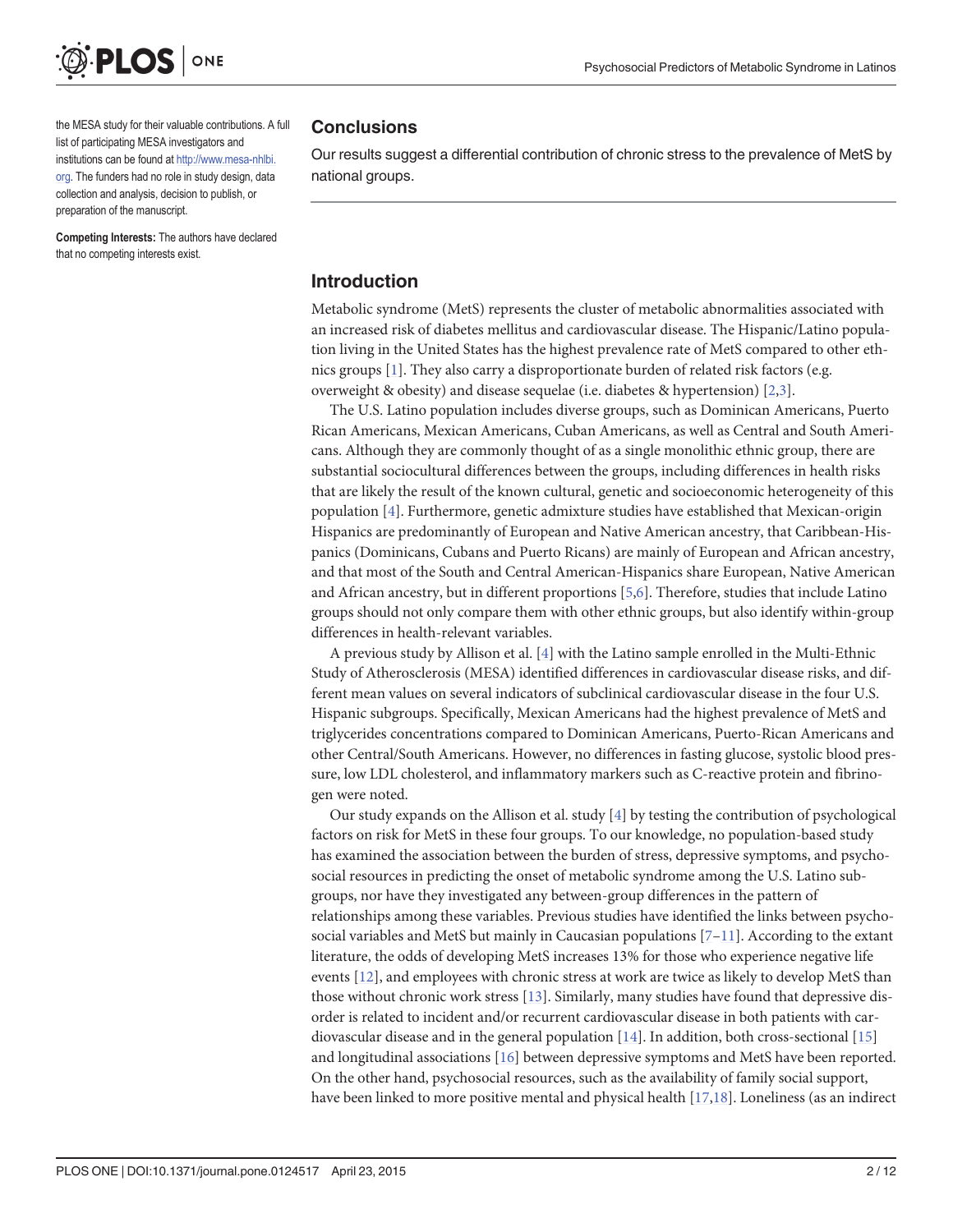<span id="page-2-0"></span>measure of lack of social support) was associated with an increased likelihood of meeting MetS criteria [[19](#page-10-0)], and MetS and its components were more prevalent in those with low social support, as well as in men and women with high rates of dyslipidemia [[20](#page-10-0)].

Systemic inflammation has emerged as an important cardiovascular risk factor, and may be an underlying mechanism linking psychosocial factors to cardiovascular disease [[21\]](#page-10-0). Inflammatory processes have been linked to the onset and development of atherosclerosis, and with the precipitation of cardiovascular disease [\[22\]](#page-10-0). Evidence obtained from the MESA study has suggested that psychosocial factors are related to higher levels of inflammatory markers. For example, higher levels of chronic stress were associated with higher concentrations of IL-6 and CRP, and depressive symptoms were also positively associated with levels of IL-6. However, these effects were reduced to non-significance after controlling for socioeconomic position (SEP), BMI, health risk behaviors, and diabetes [\[21\]](#page-10-0).

To date, most studies supporting the link between psychological factors and MetS have been conducted with Caucasians or by treating race/ethnicity as a covariate. This limits the generalizability of the findings, and fails to consider any between and within-group differences in the pattern of associations between psychological factors and MetS. Our study addresses these limitations by testing the association of psychological variables of stress and depressive symptoms with risk for MetS in a multi-national sample of Latinos living in the US. Thus, the purpose of this study was to test the contribution of psychological variables to risk for MetS among Latinos enrolled in the Multi-Ethnic Study of Atherosclerosis, testing associations in both the overall sample of Latinos and in each Latino group. We also investigate whether social support moderates, and whether inflammation mediated the association between psychological variables and MetS.

### Materials and Methods

The Multi-Ethnic Study of Atherosclerosis (MESA) is a population-based prospective cohort study of 6,814 US adults from different racial/ethnic groups. Data were collected from several university study centers, including: Wake Forest, Columbia, John Hopkins (city and county tracts), Minnesota, Northwestern, and UCLA. The current, cross-sectional analyses focus only on data on the Latino subsample from the baseline MESA exam (July 2000—July 2002).

#### Ethical Statement

The institutional review boards at all participating study centers approved the protocol, and all participants gave informed written consent. Patient records/information was de-identified prior to analysis. MESA was reviewed by Institutional Review Boards at all six field centers and the Coordinating Center: Columbia University (Field Center); Johns Hopkins University (Field Center); Northwestern University (Field Center); UCLA (Field Center); University of Minnesota (Field Center); Wake Forest University (Field Center); University of Washington (Coordinating Center). Details about the study have been previously published [\[23\]](#page-10-0).

#### **Participants**

Analyses were conducted only on the MESA Latino sample  $(n = 1388)$ , which includes: Mexican Americans (n = 799), Dominican Americans (n = 175), Puerto Rican Americans (n = 201), and other Central/South Americans ( $n = 213$ ). Participants with known cardiovascular disease were excluded at baseline.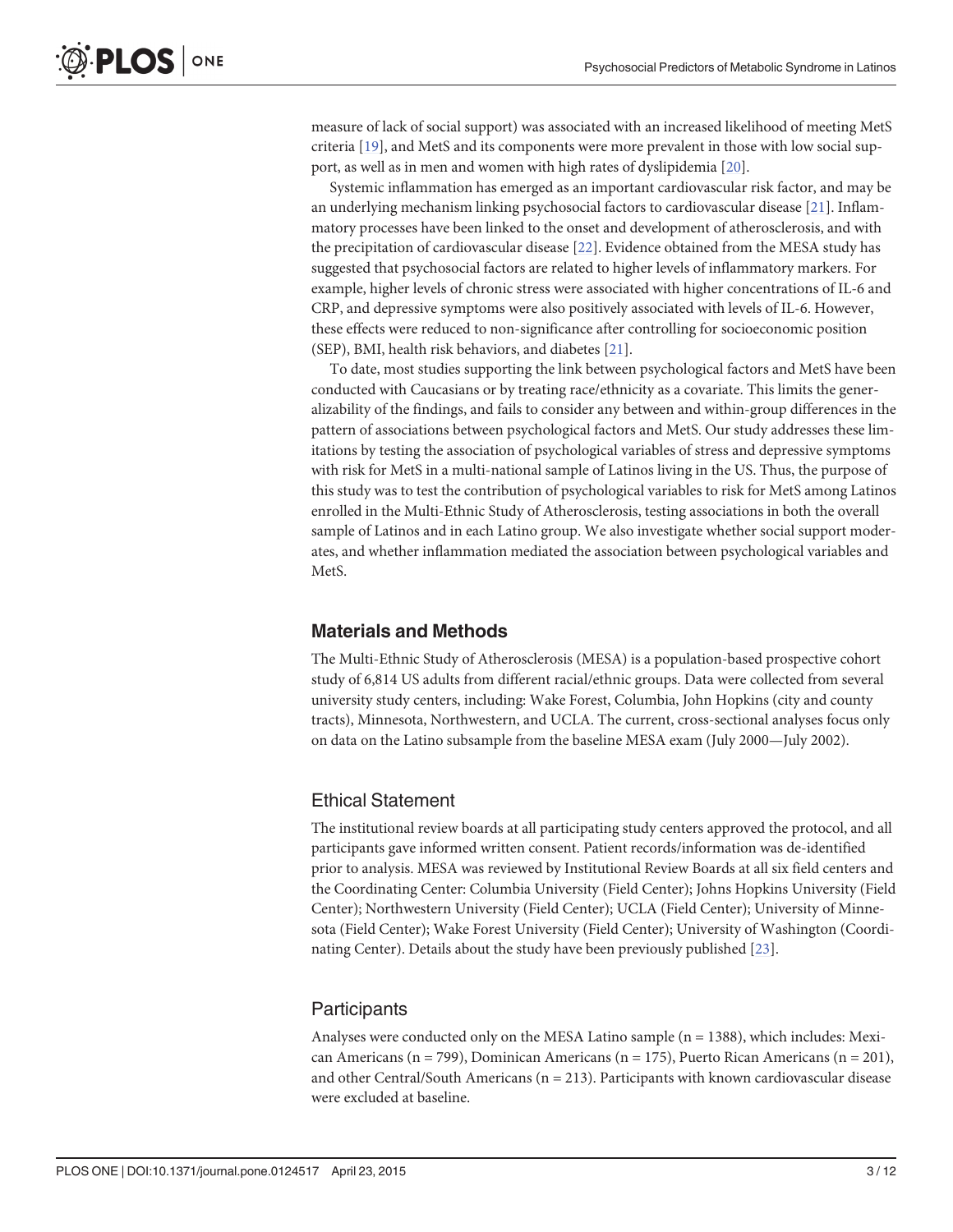#### <span id="page-3-0"></span>Measures

Explanatory variables. Chronic stress was assessed with the Chronic Stress Burden Scale that was developed for the Healthy Women's Study [[24](#page-10-0)]. Participants were asked to identify 5 ongoing difficulties, and report if this has been a problem for six months or more ("health problem", "health problem in someone close to them", "job difficulties", "financial strains", and "diffi*culties in a relationship with someone close*"). Items were dichotomous  $(0 = "no", 1 = "yes")$  and a total score was calculated by summing the total number of items to which a "yes" response was given (range 0 to 5).

Depressive symptoms were measured with the Center for Epidemiologic Studies Depression scale (CES-D) [\[25\]](#page-10-0), which is a 20-item self-report depression symptoms measure that was rated on a 0 to 3 point scale  $(0 = "rarely"; 3 = "most".$  The CES-D assesses depressed mood ("past week, I felt sad"), feelings of worthlessness ("past week, I felt I was not as good as other people"), feelings of hopelessness ("past week I felt hopeful about future"), poor concentration ("past week, I had trouble keeping my mind on what I am doing"), loss of appetite ("past week, I had poor appetite"), and sleep disturbance ("past week, sleep was restless"). High scores are indicative of greater depression. In this study, we used the scores as a continuous variable (Cronbach  $α = .88$ ).

Social support was assessed with the ENRICHD Social Support Inventory (ESSI) [\[26\]](#page-10-0). The original scale is a 7-item self-report measure that assesses structural, instrumental, and emotional support. Samples items are "someone is available to help with daily chores", or "someone is available to provide emotional support". Responses were rated on a five-point scale  $(1 =$ "none of the time";  $5 =$  "all of the time"), except for the seventh item, which has a yes/no response. In MESA, participants responded only to 6 items and the dichotomous item was excluded. The Cronbach Alpha for the scale was. 88.

Outcomes. The primary study outcome was Metabolic Syndrome as defined by the criteria proposed by the National Cholesterol Education Program's Adult Treatment Panel III IDF in 2004 [[27](#page-10-0)]. In this study MetS was treated as a dichotomous variable (MetS or not MetS). According to the definition, in order to be diagnosed with MetS, participants must meet 3 or more of the following criteria:

- 1. Increased waist size:  $> 102$  cm for males;  $> 88$  cm for females
- 2. Elevated triglycerides:  $\geq 150$  mg/dl
- 3. Low HDL cholesterol: < 40 mg/dl for males; < 50 mg/dl for females
- 4. Elevated fasting glucose level (IFG):  $\geq$  110 mg/dl, or being treated for diabetes.
- 5. Elevated blood pressure: Systolic blood pressure  $\geq 130$ ; Diastolic blood pressure  $\geq 85$ ; or being treated for hypertension.

Triglycerides and HDL cholesterol were measured from blood samples obtained after 12 hour fasting. Serum glucose was measured by the glucose oxidase method on the Vitros analyzer (Johnson & Johnson Clinical Diagnostics). Resting blood pressure was measured three times in the seated position using a Dinamap model Pro 100 automated oscillometric sphygmomanometer (Critikon, Tampa, Florida). The average of the last two measurements was used in the analyses [\[28\]](#page-10-0).

Covariates. Demographic characteristics: Several demographic characteristics were included in the analyses: Latino sub-group containing four categories (Mexican American, Dominican American, Puerto Rican American, and Central/South American), educational attainment, income, language spoken at home, years living in US, age and sex. Education and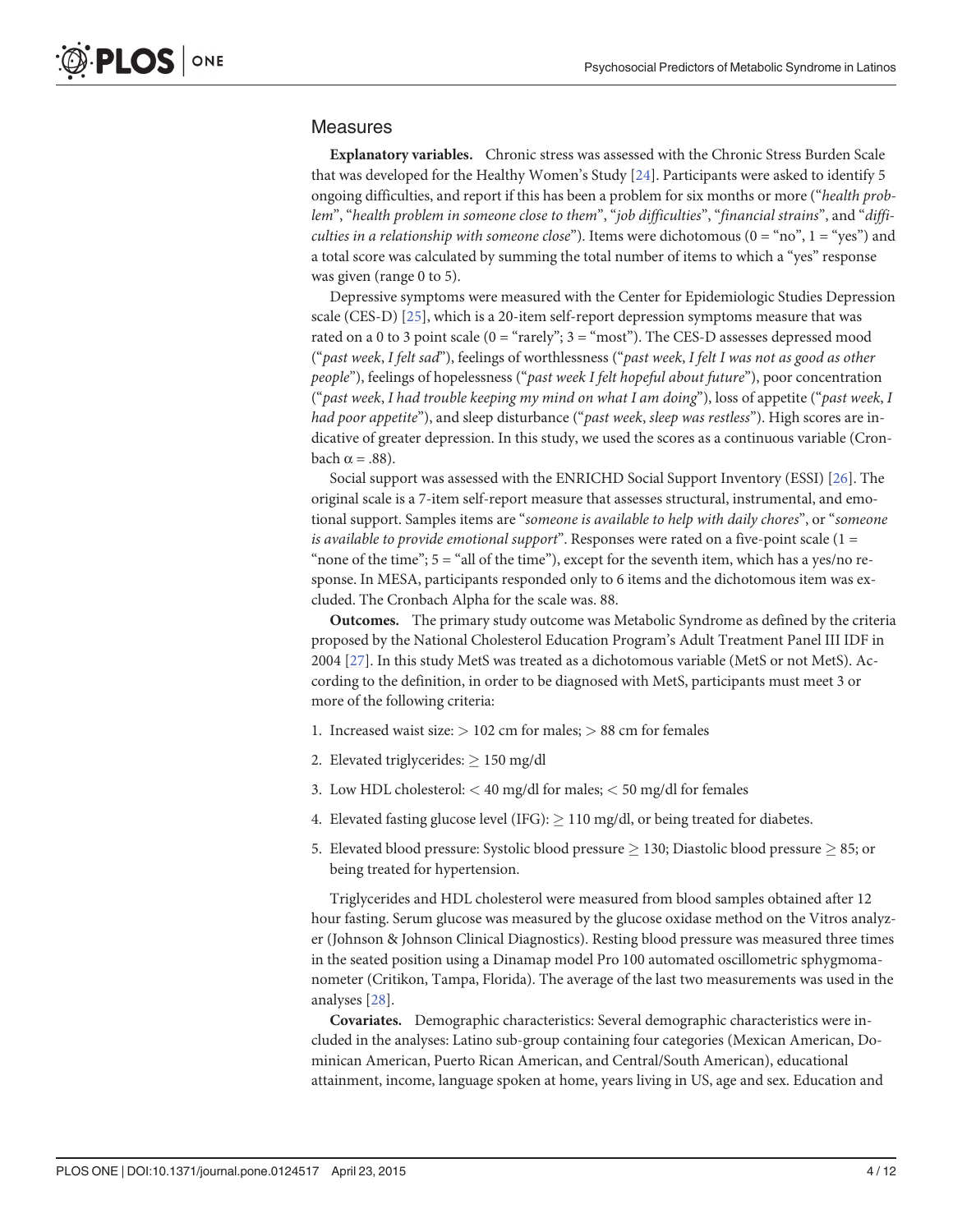<span id="page-4-0"></span>income scores were standardized and summed to create a socioeconomic position (SEP) index [\[29](#page-10-0)].

Health behaviors: Standard questionnaires were administered to measure several health behaviors. Cigarette smoking categories were never (0), former (1), and current (2). Never smoking was defined as lifetime consumption of less than 100 cigarettes; and former smoking as quit smoking  $\geq 1$  year earlier. Alcohol use was screened with the questions "have you ever consumed alcoholic beverages?" and "do you presently drink alcoholic beverages?" Participants were classified as never (0), former (1), and current (2) users [[30\]](#page-10-0).

Physical activity was measured with the intentional exercise variable from the Typical Week Physical Activity Survey, defined as the sum of walking for exercise, sports/dancing, and conditioning metabolic equivalent (MET) hours per week [\[23\]](#page-10-0).

For analyses purposes, U.S. Latino group, gender, language spoken at home, cigarette smoking and alcohol use were dummy coded, with Mexican American, female, Spanish spoken at home, non-smoker status, and current drinker selected as the reference for each variable. These variables were included in our analyses as covariates.

Inflammatory markers: Interleukin 6 (IL-6), CRP (C reactive protein) and fibrinogen, were collected using standard procedures  $[21]$  $[21]$  $[21]$ . None of the inflammatory variables distributed normally so they were log transformed. IL-6 level was measured with an ultrasensitive enzymelinked immunoabsorbent assay (R&D Systems Minneapolis, Minnesota). The laboratory coefficient of variation for the IL-6 assay was 6.3%; CRP and fibrinogen antigen levels were measured using the BNII nephelometer (N high sensitivity to CRP and N antiserum to human fibrinogen; Dade-Behring, San Mateo, CA) [\[21](#page-10-0)]. The intra-assay coefficient of variation for CRP ranged from 2.3% to 4.4%, and inter-assay coefficients of variation ranged from 2.1 to 5.7%. The intra-assay and inter-assay coefficients of variation for fibrinogen were 2.7 and 26%, respectively [\[30\]](#page-10-0).

#### Data analysis

Data were analyzed with SPSS version 21. All the analyses are cross-sectional, focusing on data from exam 1. Hierarchical logistic regression was conducted to estimate the contribution of variables of interest in predicting risk for MetS in the overall Latino sample. These models included variables entered in invariant order as follows: Step 1 included demographic characteristics (age, socioeconomic position, language spoken at home, years living in US, Latino subgroup, and gender), and lifestyle behaviors (smoking history, alcohol consumption, and physical activity level); Step 2 added psychosocial variables: chronic stress, depressive symptoms, and social support; Step 3 added the interaction terms between each psychosocial variable and national groups (chronic stress X national group, depressive symptoms X national group); and Step 4 added the inflammatory markers (IL-6, CRP, and fibrinogen levels).

If the interaction terms between psychosocial variables and national groups are not statistically significant were dropped from the analyses. Thus, additional subgroup-specific hierarchical logistic regressions were conducted to determine the association between psychological factors and risk for MetS in each Latino group sampled. These models included age, socioeconomic position, language spoken at home, gender, smoking history, alcohol consumption, and physical activity level, and inflammatory markers.

For all the analyses a p-value less than 0.05 was considered statistically significant.

#### **Results**

[Table 1](#page-5-0) shows the sociodemographic characteristics at baseline for each of the four U.S. Hispanic groups, and for the total sample ( $n = 1388$ ). The mean age was 60.85 years ( $SD = 10.2$ )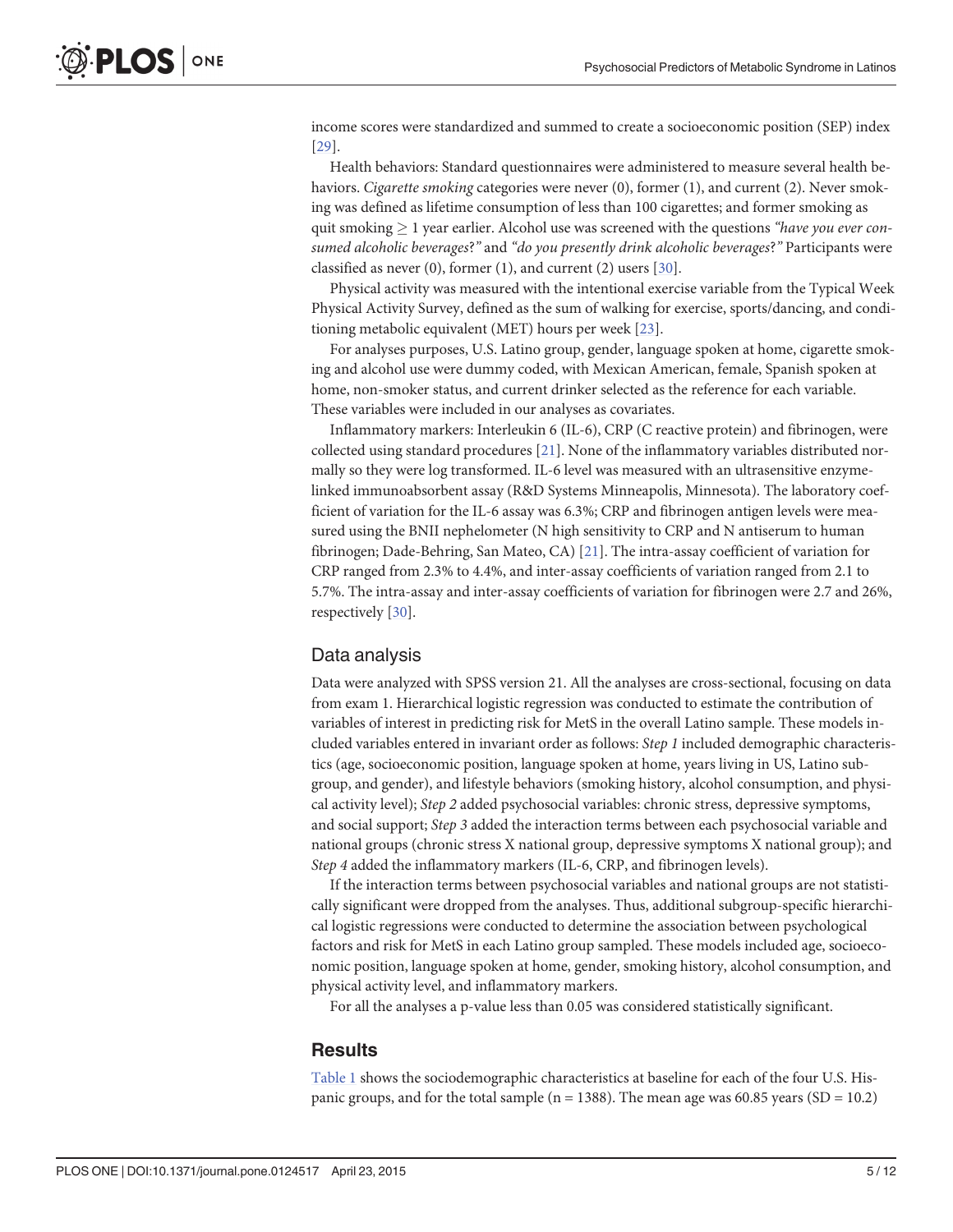|                                  | <b>Mexican</b><br>American | <b>Dominican</b><br>American | <b>Puerto Rican</b><br>American | <b>Central/South</b><br>American | Total           | p    |
|----------------------------------|----------------------------|------------------------------|---------------------------------|----------------------------------|-----------------|------|
|                                  | $(n = 799)$                | $(n = 175)$                  | $(n = 201)$                     | $(n = 213)$                      | $(n = 1388)$    |      |
| Age (mean, SD)                   | 61.47(10.3)                | 59.05(10.2)                  | 59.65(10.1)                     | 61.09(10.2)                      | 60.85<br>(10.2) | .011 |
| Years lived in USA (mean,<br>SD) | 28.02(16.9)                | 25.83(10.7)                  | 41.29(13.1)                     | 25.42(12.6)                      | 29.43<br>(15.4) | .001 |
| MetS women%                      | 57                         | 44.3                         | 42.2                            | 44.3                             | 50.9            | .001 |
| MetS men%                        | 43.4                       | 23.1                         | 34.8                            | 38.5                             | 39.2            | .001 |
| Male %                           | 50.4                       | 44.6                         | 45.8                            | 42.7                             | 47.8            | .099 |
| US born%                         | 50.4                       | 0                            | 16.9                            | 5.2                              | 32.2            | .001 |
| Married%                         | 60.6                       | 61.7                         | 55.7                            | 61                               | 60.1            | .95  |
| Education %                      |                            |                              |                                 |                                  |                 |      |
| Grade 8 or less                  | 37.5                       | 40                           | 17.9                            | 31                               | 34              | .01  |
| <b>Bachelor</b>                  | 4.4                        | 4.6                          | 8                               | 7.5                              | 5.4             | .46  |
| Graduate or professional         | 2.9                        | 6.3                          | 3                               | 7.5                              | $\overline{4}$  | .18  |
| Income %                         |                            |                              |                                 |                                  |                 |      |
| $<$ \$50000                      | 79.2                       | 84                           | 78.6                            | 81.7                             | 80.1            | .45  |

#### <span id="page-5-0"></span>[Table 1.](#page-4-0) Demographics characteristics.

doi:10.1371/journal.pone.0124517.t001

and 52% were female. Fifty-eight percent were Mexican American, 12.6% were Dominican American, 14.5% were Puerto Rican American, and 15.3% were Central/South American. Mexican Americans were the oldest group ( $M = 61.47$ ; SD = 10.3), and Dominican Americans had lived the longest in the United States ( $M = 41.29$ ; SD = 13.1). Sixty-eight percent of the sample was born outside of the United States. Ninety-five percent of the Central/South Americans were born outside the Unites States (16.9% from El Salvador, 14.1% from Ecuador, 11.3% from Colombia, 10.8% from Guatemala, and 7.5% from Peru). Sixty-percent of the sample was married, and 67.2% spoke Spanish at home. Thirty four percent completed grade 8 or less of education, and 80.1% had an annual income equal to or less than \$50,000.

Hierarchical logistic regressions were conducted to estimate the relative contributions of the variables of interest in predicting risk for MetS, and considered Mexican American nationality, female gender, Spanish spoken at home, non-smoker status, and current drinker as the reference group for each of these categorical variables.

[Table 2](#page-6-0) shows the odds ratio and confidence intervals for each predictor. Step 1 included sociodemographic variables, and lifestyle behaviors. Mexican Americans had the highest prevalence of MetS. The odds ratio for MetS was  $0.53$  (95% CI =  $0.37, 0.77$ ) for Dominican Americans compared to the Mexican Americans,  $0.64$  (95% CI = 0.46, 0.89) for Puerto Rican Americans, and 0.67 (95% CI = 0.48, 0.93) for the Central/South-Americans. Males had lower risk of having MetS than females ( $OR = 0.62$ ;  $95\%$  CI = 0.49, 0.80). As expected, older age was associated with greater risk of having MetS ( $OR = 1.03$ ,  $95\%$  CI = 1.01, 1.04), and higher socioeconomic position was a protective factor (OR =  $0.93$ ; 95% CI =  $0.86$ , 0.96). Language spoken at home, exercise and smoking history were not significantly related to risk of MetS, but current drinkers (reference group) were 47% more likely to have MetS compared to former drinkers (OR  $= 1.47$ ; 95% CI  $= 1.11$ , 1.95). Further, adding the psychosocial factors to the model (chronic stress, depressive symptoms, and social support) did not alter these findings (see Step 2, [Table 2](#page-6-0)). The odds ratio for chronic stress was  $1.12$  (95%CI = 1.01, 1.23), indicating that the risk of being diagnosed with MetS increases by 12% for each unit increase in chronic stress. Neither depressive symptoms nor social support were related to prevalence of MetS. The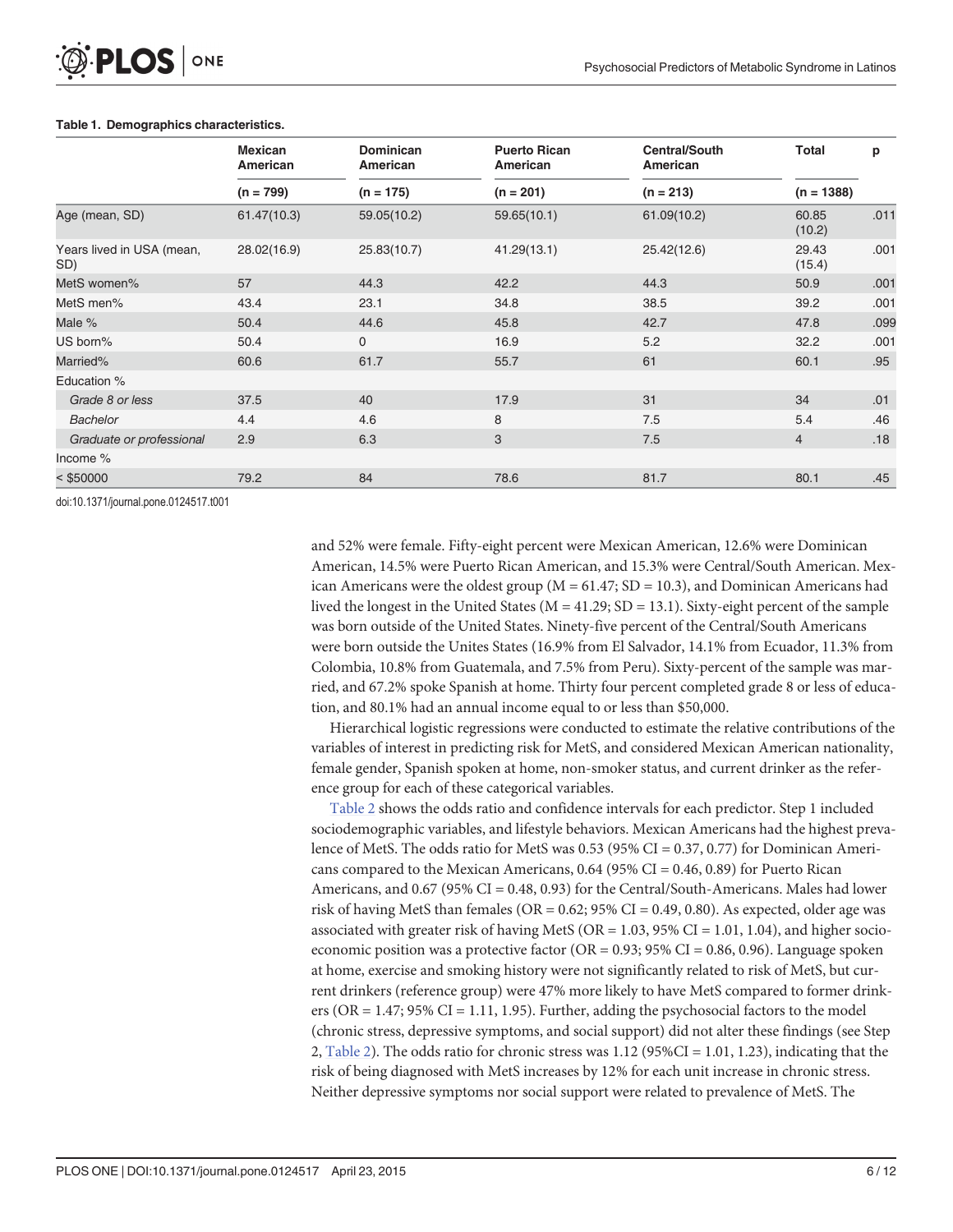#### <span id="page-6-0"></span>[Table 2.](#page-5-0) Predictors for MetS risk.

|                          | Step 1    |            |           | Step 2a    |           | Step 3      |  |
|--------------------------|-----------|------------|-----------|------------|-----------|-------------|--|
|                          | <b>OR</b> | CI 95%     | <b>OR</b> | CI 95%     | <b>OR</b> | CI 95%      |  |
| Dominican American       | 0.53      | 0.37, 0.77 | 0.53      | 0.37, 0.76 | 0.64      | 0.44, 0.94  |  |
| Puerto Rican American    | 0.64      | 0.46, 0.89 | 0.64      | 0.46, 0.90 | 0.64      | 0.45, 0.90  |  |
| Central/South American   | 0.67      | 0.48, 0.93 | 0.66      | 0.47, 0.91 | 0.70      | 0.50, 0.98  |  |
| Male                     | 0.62      | 0.49, 0.80 | 0.61      | 0.47, 0.80 | 0.73      | 0.55, 0.96  |  |
| English spoken at home   | 0.93      | 0.69, 1.25 | 0.98      | 0.73, 1.33 | 1.07      | 0.785, 1.45 |  |
| Age                      | 1.03      | 1.01, 1.04 | 1.03      | 1.01, 1.04 | 1.02      | 1.01, 1.04  |  |
| <b>SEP</b>               | 0.93      | 0.86, 0.96 | 0.91      | 0.85, 0.98 | 0.91      | 0.85, 0.99  |  |
| Physical activity        | 1.00      | 1.00, 1.00 | 1.00      | 1.00, 1.00 | 1.00      | 1.00, 1.00  |  |
| Former smoker *          | 0.83      | 0.58, 1.20 | 0.83      | 0.57, 1.20 | 0.91      | 0.62, 1.33  |  |
| Current smoker *         | 0.94      | 0.64, 1.38 | 0.92      | 0.63, 1.40 | 0.95      | 0.64, 1.41  |  |
| Never drinker †          | 1.30      | 0.95, 1.77 | 1.30      | 0.96, 1.80 | 1.31      | 0.95, 1.81  |  |
| Former drinker +         | 1.47      | 1.11, 1.95 | 1.49      | 1.22, 1.97 | 1.44      | 1.08, 1.93  |  |
| <b>Chronic stress</b>    |           |            | 1.12      | 1.01, 1.23 | 1.11      | 1.01, 1.24  |  |
| Depressive symptoms      |           |            | 0.98      | 0.97, 0.99 | 0.98      | 0.97, 1.00  |  |
| <b>Emotional support</b> |           |            | 0.99      | 0.97, 1.01 | 0.99      | 0.96, 1.01  |  |
| IL-6                     |           |            |           |            | 3.02      | 1.80, 5.08  |  |
| <b>CRP</b>               |           |            |           |            | 2.11      | 1.51, 2.93  |  |
| Fibrinogen               |           |            |           |            | 0.69      | 0.13, 3.57  |  |

\* Non-smoker status was used as reference group.

† Current drinker was used as reference group.

doi:10.1371/journal.pone.0124517.t002

interaction terms included in step 3 (chronic stress X national group, depressive symptoms X national group) were dropped since none were statistically significant. Adding the inflammatory markers did not change these findings.

[Table 3](#page-7-0) depicts the association between psychological factors and MetS by Latino subgroup, over and above demographic variables and inflammatory markers. The odds ratio for chronic stress predicting MetS was statistically significant for Mexican—Americans, and Puerto Ricans. Although the OR for stress predicting MetS was greater for Puerto Ricans 1.33 (CI95% = 1.00, 1.75) than for Mexican Americans 1.21 (CI95% 1.04, 1.42), these OR were not statistically significantly different, likely as a function of the significantly smaller sample size for the Puerto Ricans vs. the Mexican-Americans.

Additional analyses were conducted adding an interaction term for chronic stress and social support to test whether social support moderated the relationship between chronic stress and risk for MetS, however it was not statistically significant. Also, chronic stress was not statistically associated with any of the inflammatory markers in either the overall sample or in each group, thus ruling out a role as a potential mediator in this data

### **Discussion**

The aims of this study were: (1) To test the contribution of psychological variables to risk for MetS in both the overall Latino sample as well as in each Latino subgroup enrolled in MESA; (2) To determine if social support moderates these associations: (3) To assess whether inflammatory markers mediate the associations between psychological variables and MetS. Our findings suggest an increased risk for MetS among participants who reported high levels of chronic stress, independent of sociodemographic characteristics and lifestyle behaviors. Those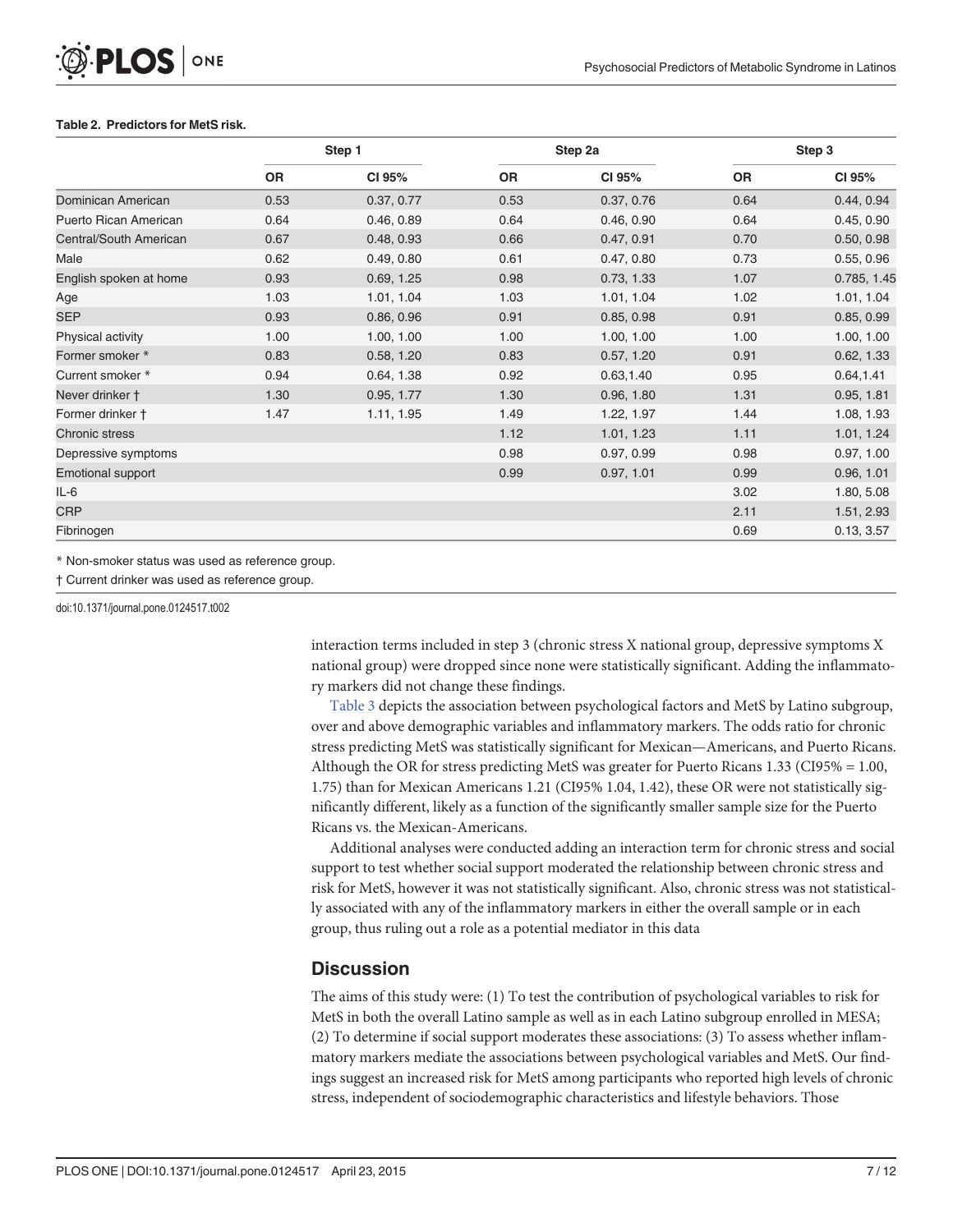|                        |           | <b>Mexican-American</b><br>$(n = 799)$ |           | Dominican-American<br>$(n = 175)$ |           | <b>Puerto Rican-</b><br>American ( $n = 201$ ) |           | <b>Central/South</b><br>American ( $n = 213$ ) |  |
|------------------------|-----------|----------------------------------------|-----------|-----------------------------------|-----------|------------------------------------------------|-----------|------------------------------------------------|--|
| <b>Predictors</b>      | <b>OR</b> | CI95%                                  | <b>OR</b> | CI95%                             | <b>OR</b> | CI95%                                          | <b>OR</b> | CI95%                                          |  |
| Age                    | 1.03      | 1.01, 1.04                             | 1.02      | 0.97, 1.08                        | 1.05      | 1.00, 1.09                                     | 1.00      | 0.97, 1.05                                     |  |
| Male                   | 0.73      | 0.51, 1.06                             | 0.49      | 0.19, 1.24                        | 1.11      | 0.51, 2.38                                     | 0.98      | 0.42, 2.30                                     |  |
| <b>SEP</b>             | 0.99      | 0.88, 1.12                             | 0.78      | 0.59, 1.06                        | 0.93      | 0.71, 1.22                                     | 0.79      | 0.61, 1.02                                     |  |
| English spoken at home | 1.33      | 0.85, 2.03                             | 0.79      | 0.18, 3.45                        | 0.61      | 0.26, 1.43                                     | 1.01      | 0.42, 2.42                                     |  |
| Never drinker          | 1.03      | 0.65, 1.65                             | 0.93      | 0.27, 3.17                        | 2.04      | 0.74, 5.60                                     | 0.80      | 0.30, 2.14                                     |  |
| Former drinker         | 0.73      | 0.47, 1.12                             | 1.08      | 0.37, 3.09                        | 1.09      | 0.44, 2.69                                     | 0.38      | 0.14, 0.99                                     |  |
| Former smoker          | 1.19      | 0.83, 1.70                             | 1.13      | 0.39, 3.23                        | 0.49      | 0.19, 1.21                                     | 0.89      | 0.39, 2.06                                     |  |
| Current smoker         | 1.36      | 0.82, 2.27                             | 0.36      | 0.89, 1.42                        | 0.97      | 0.39, 2.42                                     | 0.72      | 0.22, 2.33                                     |  |
| <b>Chronic stress</b>  | 1.21      | 1.04, 1.42                             | 0.97      | 0.64, 1.48                        | 1.33      | 1.00, 1.75                                     | 1.12      | 0.82, 1.51                                     |  |
| Depressive symptoms    | 0.98      | 0.98, 1.04                             | 0.96      | 0.91, 1.01                        | 0.99      | 0.95, 1.04                                     | 0.99      | 0.95, 1.03                                     |  |
| Social Support         | 1.01      | 0.98, 1.04                             | 0.98      | 0.90, 1.06                        | 0.96      | 0.91, 1.04                                     | 1.00      | 0.94, 1.06                                     |  |
| IL-6                   | 1.44      | 1.07, 1.96                             | 4.60      | 1.86, 11.4                        | 1.44      | 0.77, 2.73                                     | 1.82      | 0.89, 3.73                                     |  |
| <b>CRP</b>             | 1.38      | 1.14, 1.68                             | 1.36      | 0.89, 2.07                        | 1.60      | 1.02, 2.50                                     | 1.38      | 0.87, 2.19                                     |  |
| Fibrinogen             | 0.55      | 0.21, 1.46                             | 0.38      | 0.03, 4.76                        | 1.66      | 0.19, 14.9                                     | 7.77      | 0.99, 60.3                                     |  |

#### <span id="page-7-0"></span>[Table 3.](#page-6-0) Fully adjusted model for each national group.

doi:10.1371/journal.pone.0124517.t003

participants reporting greater chronic stress had significantly higher risk for MetS, and this relationship remained significant after accounting for level of inflammatory markers. This finding is consistent with previous studies that have suggested that exposure to greater chronic stress may increase the odds of developing MetS [[13](#page-10-0)] and adds by demonstrating this association among the U.S. Latinos. Contrary to expectations, depressive symptoms were not related to prevalence of MetS in this sample. Although some studies have reported a positive relationship between depressive symptoms and MetS [\[16](#page-10-0)], another study did not find that depressive symptoms at baseline were related with incident hypertension (one criteria for MetS diagnosis) after two years of follow-up [\[31](#page-10-0)]. Exploring possible explanations, we found that the distribution for depressive symptoms was negatively skewed, with the median lower than the mean and the mode was zero producing restriction of range. As such, the relationship between depressive symptoms and MetS merits further attention.

Interestingly, when running separate analyses by Latino groups the pattern of association emerges only for the Mexican Americans and Puerto Rican Americans; that is, chronic stress was associated with risk for MetS only in these two groups, suggesting that the role of psychological stress as a risk factor for developing MetS may vary in the different Latino groups. In line with our findings, a study conducted in The Hispanic Community Health Study / Study of Latinos revealed that the prevalence of diabetes was higher for Mexican Americans and Puerto Ricans Americans in comparison with Cubans Americans and South Americans [\[32](#page-10-0)]. Furthermore, previous studies testing for within-groups differences in health-relevant variables have found that the prevalence of psychiatric disorders, especially depressive and anxiety disorders, and substance abuse disorders is different between Latino groups [[33,34](#page-10-0)]. Therefore, several explanations for this finding are worth consideration, including that the diet of Mexican Americans deteriorates with acculturation [\[35\]](#page-11-0). In particular, studies demonstrated that the more acculturated Mexican Americans replace their traditional healthful dietary practice with more frequent intake of processed food, fast food, more saturated fat, fewer fruits and vegetables, and lower dietary fiber [\[36](#page-11-0)–[39](#page-11-0)]. Moreover, Puerto Ricans evidence the highest prevalence of psychiatric disorders, higher levels of unemployment in comparison to others Latinos studied, and may feel more discriminated against than foreign-born Latinos because they do not enjoy the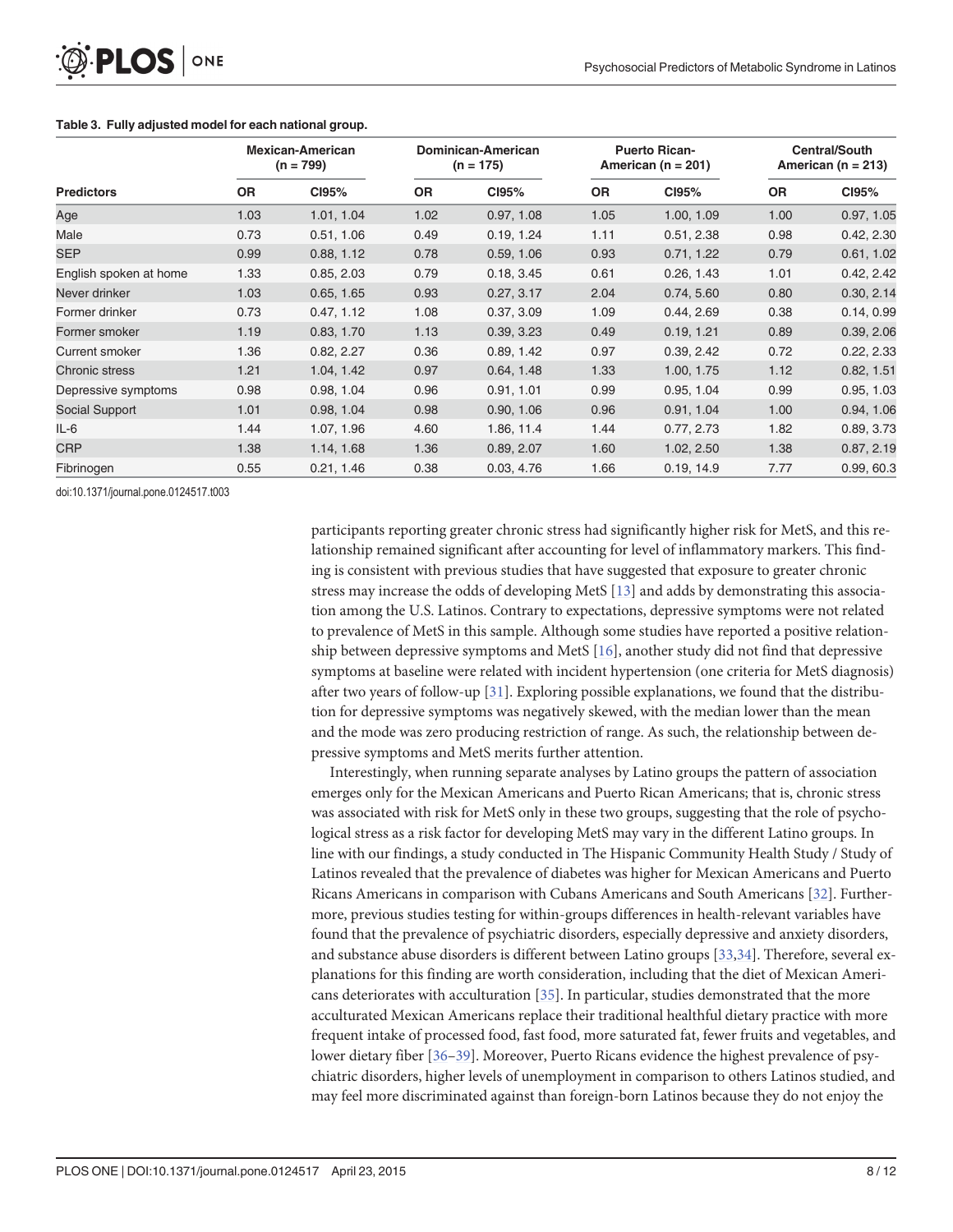<span id="page-8-0"></span>socioeconomic advantages enjoyed by the majority of non-Latino Whites. In addition, they may be more likely to face the added stress of racial discrimination because of the greater percentage of members with African ancestry. In fact, a previous study reported that darker skinned Latinos experience more racial discrimination than lighter skinned Latinos [[40](#page-11-0)].

The above finding provides evidence of within-groups differences among the U.S. Latino population, and is consistent with the results of a previous study that identified differences between the groups in cardiovascular risks and on several indicators of subclinical cardiovascular disease [\[4](#page-9-0)]. These results underline the fact that the Latino groups living in the United States are a heterogeneous population, thus should not be treated as a single, or uniform group. These results have implications both in the design and execution of public policies for minorities living in the U.S., and can help our understanding of the contributors to health disparities.

It was expected that social support would moderate the relationship between chronic stress, depressive symptoms and MetS in part because Latinos have been characterized as having high levels of social support from family [\[41\]](#page-11-0), and several studies have reported positive mental and physical health outcomes as a consequence of family social support  $[42,43]$ . However, this prediction was not supported by the analyses, possible again due to restriction in the range on social support. Most of the Latino sample reported high levels of social support, suggesting that this variable probably may moderate these associations when comparing Latinos to other groups. Furthermore, social support may be one area where Latinos are accurately characterized together as a single group.

In this study, we also aimed to determine if inflammation might mediate the association between psychological variables and Mets. However, in light of the lack of association between psychological variables and any of the inflammatory markers, no analysis of mediation was conducted. Our results did indicate that two of the three inflammatory markers, IL-6 and CRP, were related to risk of MetS as independent contributors in the overall Latino sample. Although some slight differences in the main effect of inflammatory markers in each of the Latino groups, this is consistent with previous studies that demonstrated the role of systemic inflammation as a risk factor for MetS [\[44](#page-11-0)]. CRP has been identified as a major player in the pathological process associated with MetS as CRP is associated with insulin resistance, endothelial dysfunction and impaired fibrinolysis [[45](#page-11-0)]. Systemic inflammation can lead to clinical and biochemical manifestation of MetS [\[46\]](#page-11-0). Therefore it is important for future studies on the role of inflammation among Latinos to test for possible sub-group differences before accepting either positive or negative results.

The MESA dataset provided an excellent opportunity to test these hypotheses because of the large U.S. Latino groups sampled, and the strength of the constructs measured. However, we faced some problems with some variables of interest. With respect to the depression items, despite high internal consistency, it is possible that the language of the interview (English or Spanish) might have produced slight differences in the comprehension or the meaning of the items. This variable was not coded in the dataset and as a consequence, our analyses could not be adjusted by this variable. Also, MESA does not allow disentangling the Central/South Americans group, which is a heterogeneous cluster that includes people from different national origins and different sociodemographic profiles. This heterogeneity makes inferences and conclusions drawn from these results difficult to generalize to other persons from these countries. Another limitation is that inflammatory markers were measured only once and since several factors can influence their concentrations, causal relationship between variables of interest and inflammation cannot be inferred.

Finally, the temporal association of psychological variables and MetS cannot be inferred due to the cross-sectional design. The associations between psychological variables, MetS components, and inflammatory response are essentially dynamic and bidirectional, and although as a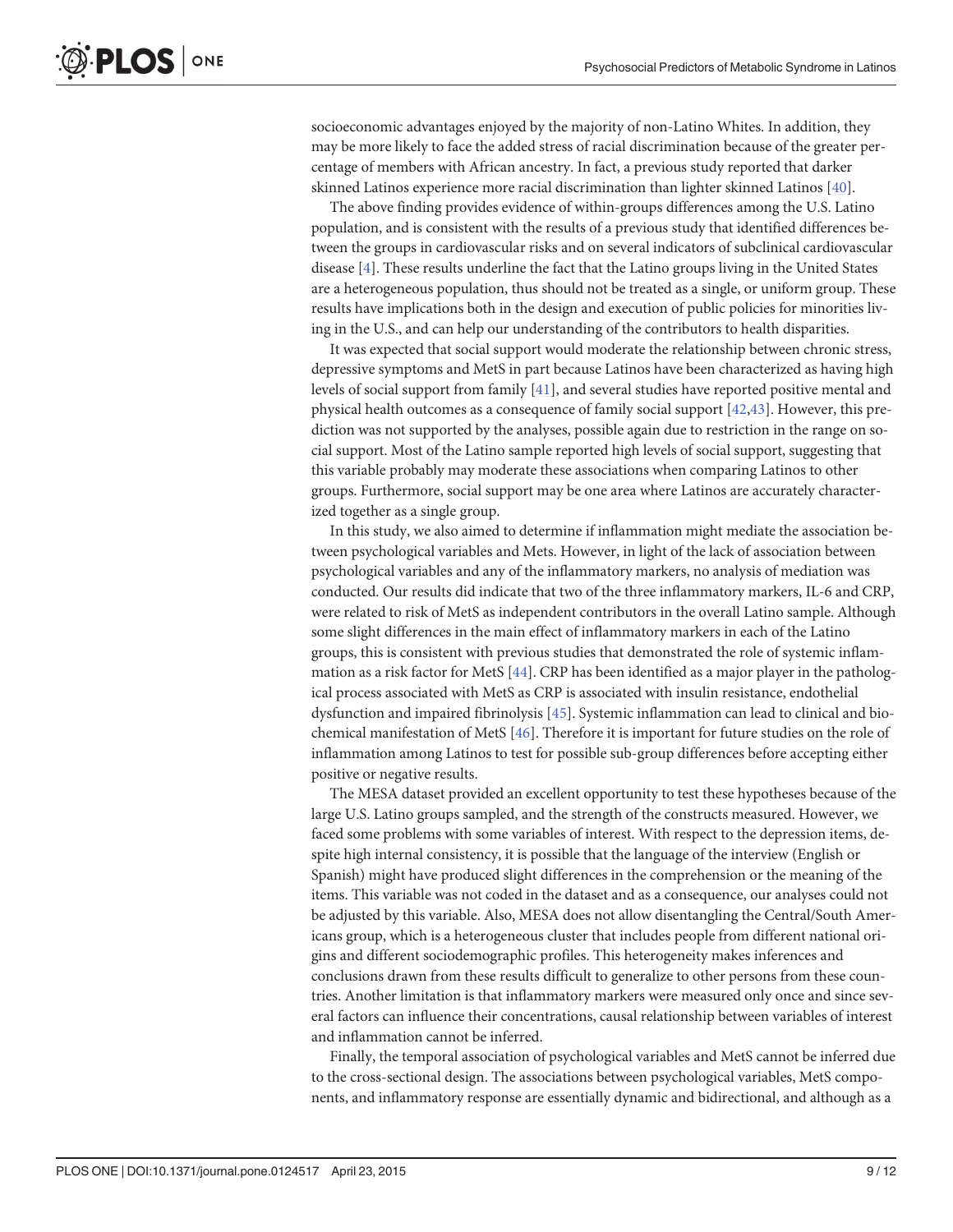<span id="page-9-0"></span>strategy we chose to study how psychological variables may be related with MetS as an outcome, we acknowledge that for future studies, it will be necessary to take advantage of the longitudinal study design in order to test whether the psychosocial variables at baseline predict the incidence of MetS at subsequent times.

## Acknowledgments

This research was supported by contracts N01 HC95159; N01 HC-95160; N1HC95161; UL1- RR-024156; N01 HC-95162; UL1-RR-025005; N01 HC-95163; N01 HC-95164; N01 HC95165; N01HC95166 from the National Heart, Lung, and Blood Institute and by grants UL1-RR-024156 and UL1-RR-025005 from NCRR. The authors thank the other investigators, the staff, and the participants of the MESA study for their valuable contributions. A full list of participating MESA investigators and institutions can be found at [http://www.mesa-nhlbi.org](http://www.mesa-nhlbi.org/). The authors declared that they have no conflicts of interest with respect to their authorship or the publication of this article.

# Author Contributions

Conceived and designed the experiments: MO HM CDS. Performed the experiments: MO. Analyzed the data: MO TS CR. Contributed reagents/materials/analysis tools: MO. Wrote the paper: MO HM CDS CR.

#### References

- [1.](#page-1-0) Ford ES, Li C, Zhao G. Prevalence and correlates of metabolic syndrome based on a harmonious definition among adults in the US. J Diabetes 2010; 2:180–193. doi: [10.1111/j.1753-0407.2010.00078.x](http://dx.doi.org/10.1111/j.1753-0407.2010.00078.x) PMID: [20923483](http://www.ncbi.nlm.nih.gov/pubmed/20923483)
- [2.](#page-1-0) CDC. Prevalence of diabetes among Hispanics—Selected Areas, 1998–2002. Morbidity and Mortality. Weekly Report 2004; 53:941–944. PMID: [15483527](http://www.ncbi.nlm.nih.gov/pubmed/15483527)
- [3.](#page-1-0) CDC. Hypertension-related mortality among Hispanic subpopulations. Morbidity and Mortality Weekly Report. 2006; 55:177–180 PMID: [16498382](http://www.ncbi.nlm.nih.gov/pubmed/16498382)
- [4.](#page-1-0) Allison MA, Budoff MJ, Wong ND, Blumenthal RS, Schreiner PJ, Criqui MH. Prevalence of and risk factors for subclinical cardiovascular disease in selected US Hispanic ethnic groups: The Multi-Ethnic Study of Atherosclerosis. Am J Epidemiol 2008; 167:962–969. doi: [10.1093/aje/kwm402](http://dx.doi.org/10.1093/aje/kwm402) PMID: [18283034](http://www.ncbi.nlm.nih.gov/pubmed/18283034)
- [5.](#page-1-0) Bonilla C, Parra EJ, Pfaff CL, Dios S, Marshall JA, Hamman RF, et al. Admixture in the Hispanics of the San Luis Valley, Colorado, and its implications for complex trait gene mapping. Ann Hum Genet 2004; 68:139–153. PMID: [15008793](http://www.ncbi.nlm.nih.gov/pubmed/15008793)
- [6.](#page-1-0) Bonilla C, Shriver MD, Parra EJ, Jones A, Fernandez JR. Ancestral proportions and their association with skin pigmentation and bone mineral density in Puerto Rican women from New York city. Hum Genet 2004; 115:57-68. PMID: [15118905](http://www.ncbi.nlm.nih.gov/pubmed/15118905)
- [7.](#page-1-0) Bagger L, Strandberg-Larsen K, Prescott E, Schnohr P, Naja Hulvej N. Psychosocial risk factors, weight changes and risk of obesity: The Copenhagen City Heart Study. Eur J Epidemiol 2012; 27:119– 130. doi: [10.1007/s10654-012-9659-9](http://dx.doi.org/10.1007/s10654-012-9659-9) PMID: [22350224](http://www.ncbi.nlm.nih.gov/pubmed/22350224)
- 8. Tsurugano S, Nakao M, Takeuchi T, Nomura K, Yano E. Job stress strengthens the link between metabolic risk factors and renal dysfunction in adult men. Tohoku J Exp Med 2012 226:101–108. PMID: [22245766](http://www.ncbi.nlm.nih.gov/pubmed/22245766)
- 9. Tamashiro KL. Metabolic syndrome: Links to social stress and socioeconomic status. Ann N Y Acad Sci. 2011 1231:46–55. doi: [10.1111/j.1749-6632.2011.06134.x](http://dx.doi.org/10.1111/j.1749-6632.2011.06134.x) PMID: [21884160](http://www.ncbi.nlm.nih.gov/pubmed/21884160)
- 10. Tamashiro KL; Sakai RR, Shively CA, Karatsoreos IN, Reagan LP. Chronic stress, metabolism, and metabolic syndrome. Stress 2011; 14:468–474. doi: [10.3109/10253890.2011.606341](http://dx.doi.org/10.3109/10253890.2011.606341) PMID: [21848434](http://www.ncbi.nlm.nih.gov/pubmed/21848434)
- [11.](#page-1-0) Luppino F, Van Reedt Dortland A, Wardenaar K, Bouvy P, Giltay E, Zitman F, et al. Symptom dimensions of depression and anxiety and the metabolic syndrome. Psychosom Med 2011; 73:257–264. doi: [10.1097/PSY.0b013e31820a59c0](http://dx.doi.org/10.1097/PSY.0b013e31820a59c0) PMID: [21257975](http://www.ncbi.nlm.nih.gov/pubmed/21257975)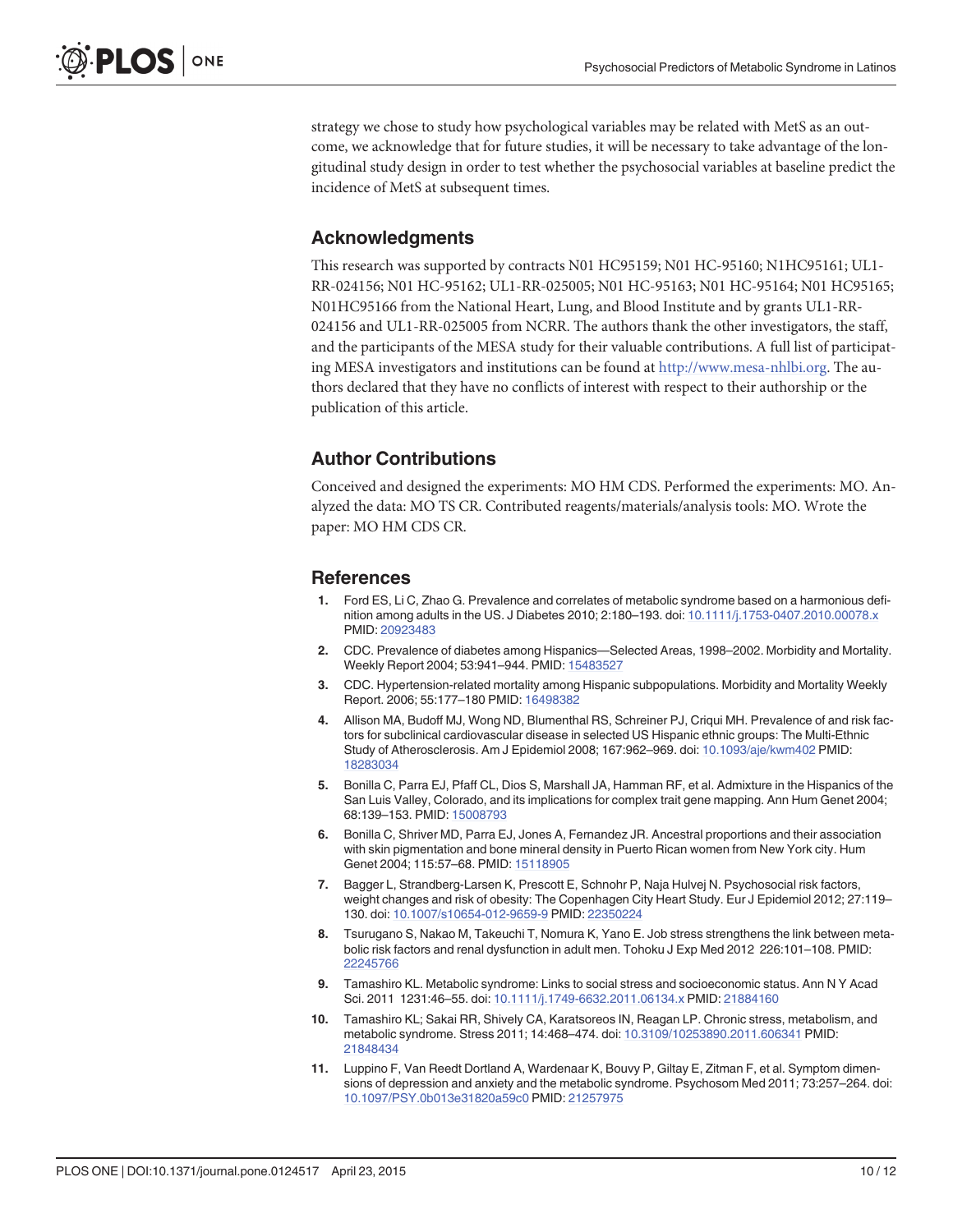- <span id="page-10-0"></span>[12.](#page-1-0) Pyykkonen AJ, Raikkonen K, Tuomi T, Eriksson JG, Groop L, Isomaa B. Stressful life events and the metabolic syndrome: The prevalence, prediction and prevention of diabetes (PPP)-Botnia Study. Diabetes Care 2010; 33:378–384. doi: [10.2337/dc09-1027](http://dx.doi.org/10.2337/dc09-1027) PMID: [19880581](http://www.ncbi.nlm.nih.gov/pubmed/19880581)
- [13.](#page-1-0) Chandola T, Brunner E, Marmot M. Chronic stress at work and the metabolic syndrome: Prospective study. BMJ 2006; 332:521–525. PMID: [16428252](http://www.ncbi.nlm.nih.gov/pubmed/16428252)
- [14.](#page-1-0) Jiang W, Davidson J. Antidepressant therapy in patients with ischemic heart disease. Am Heart J 2005; 150:871–881. PMID: [16290952](http://www.ncbi.nlm.nih.gov/pubmed/16290952)
- [15.](#page-1-0) Cohen BE, Pangulari P, Na B, Whooley MA. Psychological risk factors and the metabolic syndrome in patients with coronary heart disease: Findings from the Heart and Soul Study. Psychiatry Res 2010; 30:133–137.
- [16.](#page-1-0) Raikkonen K, Matthews KA, Kuller LH. Depressive symptoms and stressful life events predict metabolic syndrome among middle-aged women: A comparison of World Health Organization, Adult Treatment Panel III, and International Diabetes Foundation definitions. Diabetes Care 2007; 30:872–877. PMID: [17392548](http://www.ncbi.nlm.nih.gov/pubmed/17392548)
- [17.](#page-1-0) Bird H, Canino G, Davies M, Zhang H, Ramirez R, Lahey B. Prevalence and correlates of antisocial behaviors among three ethnic groups. J Abnorm Child Psychol 2001; 29:465–478. PMID: [11761281](http://www.ncbi.nlm.nih.gov/pubmed/11761281)
- [18.](#page-1-0) Page R. Positive pregnancy outcomes in Mexican immigrants: What can we learn? J Obstet Gynecol Neonatal Nurs 2004; 33:783–790. PMID: [15561667](http://www.ncbi.nlm.nih.gov/pubmed/15561667)
- [19.](#page-2-0) Whisman MA. Loneliness and the metabolic syndrome in a population-based sample of middle-aged and older adults. Health Psychol 2010; 29:550–554. doi: [10.1037/a0020760](http://dx.doi.org/10.1037/a0020760) PMID: [20836610](http://www.ncbi.nlm.nih.gov/pubmed/20836610)
- [20.](#page-2-0) Pakalska-Korcala A, Zdrojewski T, Piwonski J, Gil K, Chwojnicki K, Ignaszewska-Wyrzykowska A, et al. Social support level in relation to metabolic syndrome—results of the SOPKARD study. Kardiol Pol 2008; 66:500–505. PMID: [18537057](http://www.ncbi.nlm.nih.gov/pubmed/18537057)
- [21.](#page-2-0) Ranjit N, Diez-Roux AV, Shea S, Cushman M, Seeman T, Jackson SA, et al. Psychosocial factors and inflammation in the multi-ethnic study of atherosclerosis. Arch Intern Med 2007; 167:174–181. PMID: [17242319](http://www.ncbi.nlm.nih.gov/pubmed/17242319)
- [22.](#page-2-0) Ross R. Atherosclerosis is an inflammatory disease. Am Heart J 1999; 138:419–420.
- [23.](#page-2-0) Bild DE. Multi-Ethnic Study of Atherosclerosis: Objectives and Design. Am J Epidemiol 2002; 156:871– 881. PMID: [12397006](http://www.ncbi.nlm.nih.gov/pubmed/12397006)
- [24.](#page-3-0) Bromberger J, Matthews K. A longitudinal study of the effects of pessimism, trait anxiety, and life stress on depressive symptoms in middle-aged women. Psychol Aging 1996; 2:207–213. PMID: [8795049](http://www.ncbi.nlm.nih.gov/pubmed/8795049)
- [25.](#page-3-0) Radloff LS. The CES-D Scale: A self-report depression scale for research in the general population. Appl Psychol Meas 1977; 1:385–401.
- [26.](#page-3-0) ENRICHD. Enhancing recovery in coronary heart disease patients (ENRICHD): Study design and methods. The ENRICHD investigators. Am Heart J 2000; 139:1–9. PMID: [10618555](http://www.ncbi.nlm.nih.gov/pubmed/10618555)
- [27.](#page-3-0) Grundy S, Brewer B, Cleeman J, Smith S, Lenfant C. Definition of Metabolic Syndrome. Report of the National Heart, Lung, and Blood Institute/American Heart Association Conference on Scientific Issues Related to Definition. Circulation 2004; 109:433–438. PMID: [14744958](http://www.ncbi.nlm.nih.gov/pubmed/14744958)
- [28.](#page-3-0) Berlin I, Lin S, Lima J, Bertoni A. Smoking status and metabolic syndrome in the Multi-Ethnic Study of Atherosclerosis. A cross-sectional study. Tob Induc Dis 2012; 10:9 doi: [10.1186/1617-9625-10-9](http://dx.doi.org/10.1186/1617-9625-10-9) PMID: [22716943](http://www.ncbi.nlm.nih.gov/pubmed/22716943)
- [29.](#page-4-0) Gallo LC, de Los Monteros KE, Allison M, Roux AD, Polak JF, Watson KE, et al. Do socioeconomic gradients in subclinical atherosclerosis vary according to acculturation level? Analyses of Mexican-Americans in the multi-ethnic study of atherosclerosis. Psychosom Med 2009; 71:756–762. doi: [10.1097/](http://dx.doi.org/10.1097/PSY.0b013e3181b0d2b4) [PSY.0b013e3181b0d2b4](http://dx.doi.org/10.1097/PSY.0b013e3181b0d2b4) PMID: [19661194](http://www.ncbi.nlm.nih.gov/pubmed/19661194)
- [30.](#page-4-0) Bertoni A, Burke G, Owusu J, Carnethon M, Vaidya D, Barr G, et al. Inflammation and the incidence of type 2 diabetes. Diabetes Care 2010; 33:804–810. doi: [10.2337/dc09-1679](http://dx.doi.org/10.2337/dc09-1679) PMID: [20097779](http://www.ncbi.nlm.nih.gov/pubmed/20097779)
- [31.](#page-7-0) Delaney J, Oddson B, Kramer H, Shea S, Psaty BM, McClellan R. Baseline depressive symptoms are not associated with clinically important levels of incident hypertension during two years of follow-up. Hypertension 2010; 55:408–414. doi: [10.1161/HYPERTENSIONAHA.109.139824](http://dx.doi.org/10.1161/HYPERTENSIONAHA.109.139824) PMID: [20065156](http://www.ncbi.nlm.nih.gov/pubmed/20065156)
- [32.](#page-7-0) Schneiderman N, Llabre M, Cowie C, Barnhart J, Carnethon M, Gallo L, et al. Prevalence of Diabetes Among Hispanics/Latinos From Diverse Backgrounds: The Hispanic Community Health Study/Study of Latinos (HCHS/SOL). Diabetes Care 2014; 37:2233–2239. doi: [10.2337/dc13-2939](http://dx.doi.org/10.2337/dc13-2939) PMID: [25061138](http://www.ncbi.nlm.nih.gov/pubmed/25061138)
- [33.](#page-7-0) Alegria M, Mulvaney-Day N, Torres M, Polo A, Cao Z, Canino G. Prevalence of psyquiatric disorders across Latino subgroups in the United States. Am J Publ Health 2007; 97:68–75.
- [34.](#page-7-0) Alegria M, Shrout P, Woo M, Guarnaccia P, Sribney W, Vila D, et al. Understanding differences in past year psychiatric disorders for Latino living in the US. Soc Sci Med 2007; 65:214–230. PMID: [17499899](http://www.ncbi.nlm.nih.gov/pubmed/17499899)